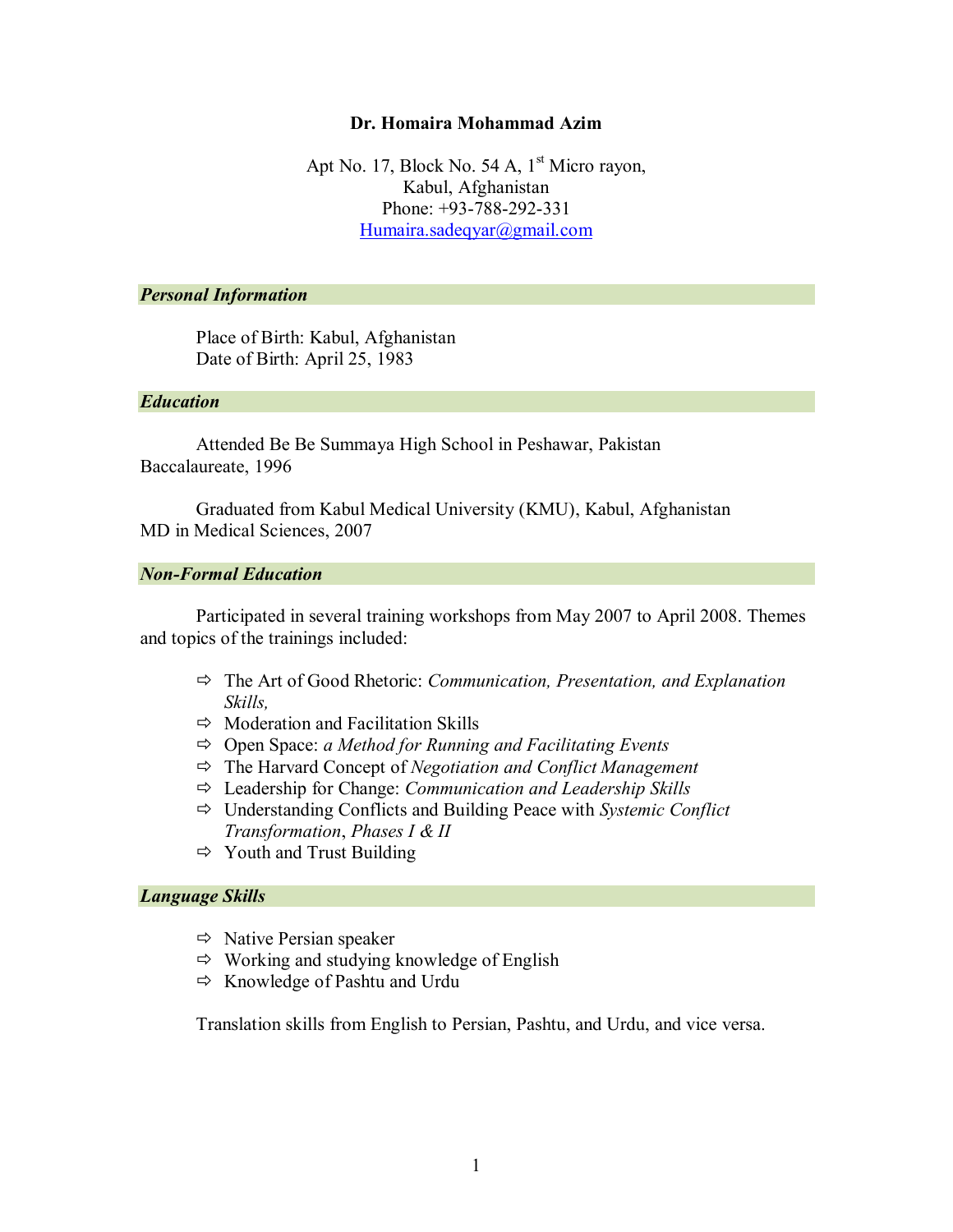#### *Computer Skills*

Computer programs including MS office, using the web services, some designing soft ware, and soft ware installations

#### *Working Experience*

*Anatomy Lecturer* at the Kabul Medical University (KMU), Kabul, Afghanistan,  $2008 -$  present

- $\Rightarrow$  Conducting lectures on Human Anatomy for the medicine, dentistry, nursing and public health schools at the Kabul Medical University (KMU)
- $\Rightarrow$  Compiling and translating form English to Persian of different Human Anatomy reading material including Clinical Anatomy from different sources, most chapters of Gray's Anatomy for Students, some chapters of Richard Snell's Clinical Anatomy, and almost all chapters from Human Anatomy- by Inderbhir Singh
- $\Rightarrow$  Conducting practical classes using Dissection CDs, video and plastic models and charts related to different chapters of gross Anatomy
- $\Rightarrow$  Preparing complete lecture notes (in English and Persian languages) plus supplementary PowerPoint slides for the Human Anatomy lectures
- $\Rightarrow$  Preparing, conducting, and scoring course examination papers
- $\Rightarrow$  Holding conferences and seminars on various Human Anatomy topics for the lecturers of Anatomy and Surgical departments from time to time

## *Volunteer Engagement*

*Member of the Young Leaders' Forum (YLF)*, Friedrich-Ebert-Foundation (FES)- Afghanistan, Nov 2007- Present

*Participated in several youth conferences, discussion forums, awareness-raising campaigns and training workshops on a variety of topics including civil-political rights, women rights, non-violent communication, and organizational management skills*

#### *Achievements*

Compilation of complete Human Anatomy lecture notes in English language for the following schools:

 $\Rightarrow$  Human Anatomy, Part 1, for the first semester of medicine school, KMU Publications, 2011